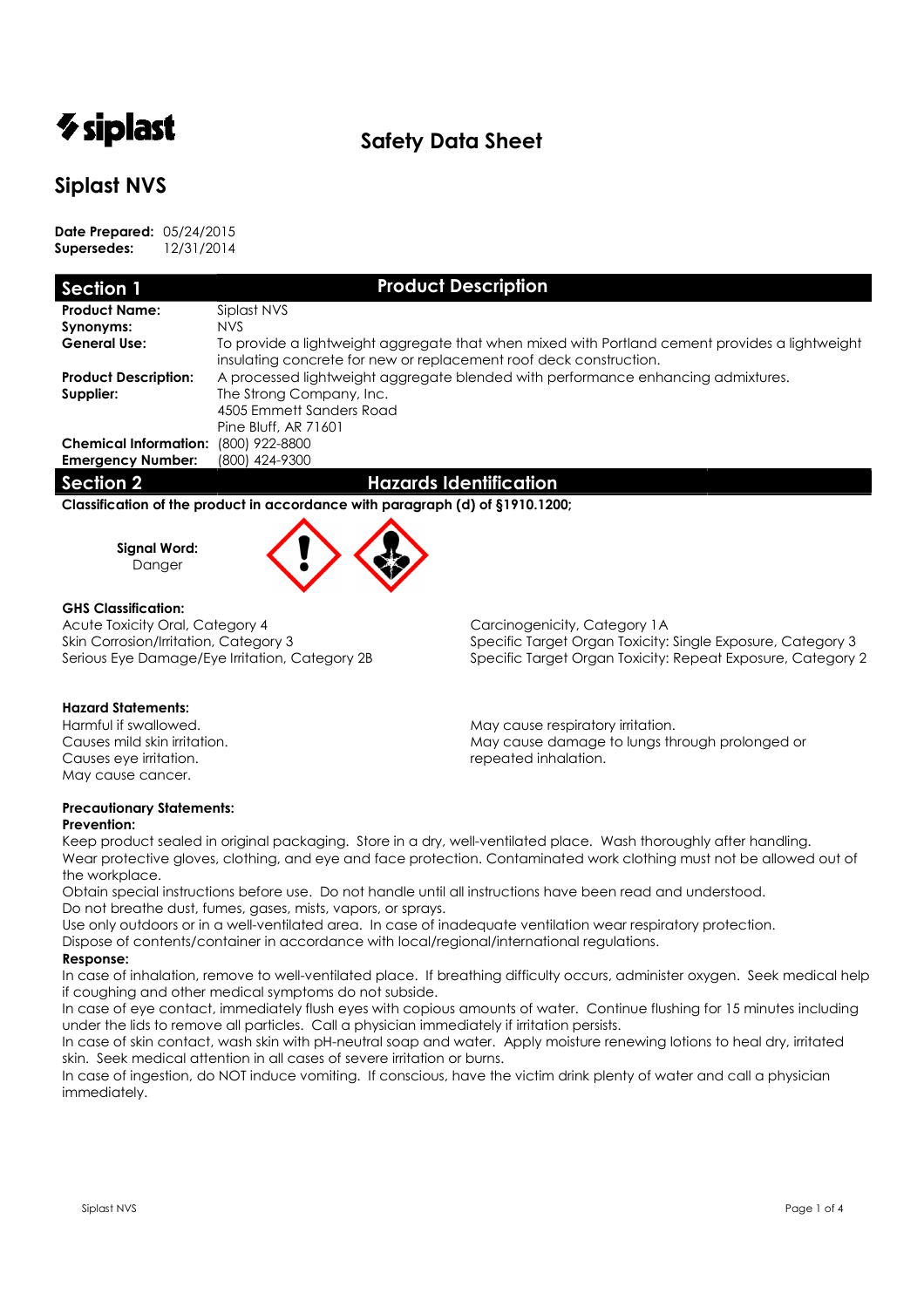

| <b>Section 3</b>                                                                                             |                                                                                                                                                                                                       | <b>Composition/Information on Ingredients</b>                                                                                                                                                |                                               |                          |  |  |  |
|--------------------------------------------------------------------------------------------------------------|-------------------------------------------------------------------------------------------------------------------------------------------------------------------------------------------------------|----------------------------------------------------------------------------------------------------------------------------------------------------------------------------------------------|-----------------------------------------------|--------------------------|--|--|--|
| <b>Chemical Name:</b>                                                                                        |                                                                                                                                                                                                       | <b>Common Name:</b>                                                                                                                                                                          | CAS #:                                        | Weight %:*               |  |  |  |
| <b>Exfoliated vermiculite</b>                                                                                |                                                                                                                                                                                                       | <b>Exfoliated vermiculite</b>                                                                                                                                                                | 1318-00-9                                     | $< 80\%$                 |  |  |  |
| Crystalline silica                                                                                           |                                                                                                                                                                                                       | Masonry sand                                                                                                                                                                                 | 14808-60-7                                    | $<$ 40%                  |  |  |  |
| Proprietary admixture blend                                                                                  |                                                                                                                                                                                                       | Proprietary admixture blend                                                                                                                                                                  | Varies                                        | $1\%$                    |  |  |  |
|                                                                                                              |                                                                                                                                                                                                       | *Proprietary admixture blend and weight percentages are claimed as trade secrets of The Strong Company, Inc.                                                                                 |                                               |                          |  |  |  |
| <b>Section 4</b>                                                                                             |                                                                                                                                                                                                       | <b>First-Aid Measures</b>                                                                                                                                                                    |                                               |                          |  |  |  |
| Inhalation:                                                                                                  | Remove to well-ventilated place. If breathing difficulty occurs, administer oxygen. Seek medical help if                                                                                              |                                                                                                                                                                                              |                                               |                          |  |  |  |
|                                                                                                              | coughing and other medical symptoms do not subside.                                                                                                                                                   |                                                                                                                                                                                              |                                               |                          |  |  |  |
| <b>Eye Contact:</b>                                                                                          | Immediately flush eyes with copious amounts of water. Continue flushing for 15 minutes including under                                                                                                |                                                                                                                                                                                              |                                               |                          |  |  |  |
| <b>Skin Contact:</b>                                                                                         | the lids to remove all particles. Call a physician immediately if irritation persists.<br>Wash skin with pH-neutral soap and water. Apply moisture renewing lotions to heal dry, irritated skin. Seek |                                                                                                                                                                                              |                                               |                          |  |  |  |
|                                                                                                              |                                                                                                                                                                                                       | medical attention in all cases of severe irritation or burns.                                                                                                                                |                                               |                          |  |  |  |
| Ingestion:                                                                                                   |                                                                                                                                                                                                       | Do NOT induce vomiting. If conscious, have the victim drink plenty of water and call a physician                                                                                             |                                               |                          |  |  |  |
|                                                                                                              | immediately.                                                                                                                                                                                          |                                                                                                                                                                                              |                                               |                          |  |  |  |
| <b>Section 5</b>                                                                                             |                                                                                                                                                                                                       | <b>Fire-Fighting Measures</b>                                                                                                                                                                |                                               |                          |  |  |  |
| <b>General Hazards:</b>                                                                                      |                                                                                                                                                                                                       | Product is not hazardous during normal fire-fighting procedures and is not combustible.                                                                                                      |                                               |                          |  |  |  |
| <b>Extinguishing Media:</b>                                                                                  |                                                                                                                                                                                                       |                                                                                                                                                                                              | Carbon dioxide, water, dry chemical, or foam. |                          |  |  |  |
| <b>Fire-Fighting Protection:</b>                                                                             |                                                                                                                                                                                                       | No special protection required.                                                                                                                                                              |                                               |                          |  |  |  |
|                                                                                                              | Fire and/or Explosion Hazards:                                                                                                                                                                        | No fire or explosion hazards.                                                                                                                                                                |                                               |                          |  |  |  |
|                                                                                                              | <b>Hazardous Combustion Products:</b>                                                                                                                                                                 | No hazardous combustion products.                                                                                                                                                            |                                               |                          |  |  |  |
| <b>Section 6</b>                                                                                             |                                                                                                                                                                                                       | <b>Accidental Release Measures</b>                                                                                                                                                           |                                               |                          |  |  |  |
| <b>Steps to Take in Case</b>                                                                                 |                                                                                                                                                                                                       | Product is not considered hazardous according to RCRA (40 CFR Part 261). Follow personal                                                                                                     |                                               |                          |  |  |  |
|                                                                                                              |                                                                                                                                                                                                       | Material is Released or protective equipment recommendations found in Section 8 of this SDS at a minimum. Avoid                                                                              |                                               |                          |  |  |  |
| Spilled:                                                                                                     |                                                                                                                                                                                                       | creating dust and use adequate ventilation and/or dust collection during clean-up. Shovel or<br>vacuum product into a sealed container pending a waste disposal evaluation. Do not discharge |                                               |                          |  |  |  |
|                                                                                                              |                                                                                                                                                                                                       | into lakes, ponds, streams, or waterways.                                                                                                                                                    |                                               |                          |  |  |  |
| <b>Section 7</b>                                                                                             |                                                                                                                                                                                                       | <b>Handling and Storage</b>                                                                                                                                                                  |                                               |                          |  |  |  |
| Handling:                                                                                                    |                                                                                                                                                                                                       | Avoid creating and breathing dust. At a minimum, follow personal protective equipment                                                                                                        |                                               |                          |  |  |  |
|                                                                                                              |                                                                                                                                                                                                       | recommendations found in Section 8 of this SDS.                                                                                                                                              |                                               |                          |  |  |  |
| Storage:                                                                                                     |                                                                                                                                                                                                       | Store product in a dry location. Keep packaging sealed until use.                                                                                                                            |                                               |                          |  |  |  |
| <b>Section 8</b>                                                                                             |                                                                                                                                                                                                       | <b>Exposure Controls/Personal Protection</b>                                                                                                                                                 |                                               |                          |  |  |  |
|                                                                                                              |                                                                                                                                                                                                       | <b>OSHA PEL</b>                                                                                                                                                                              |                                               | <b>ACGIHTLV</b>          |  |  |  |
| <b>Chemical Name:</b>                                                                                        |                                                                                                                                                                                                       | <b>Total Dust:</b>                                                                                                                                                                           | <b>Respirable Fraction:</b>                   | TWA:                     |  |  |  |
| <b>Exfoliated vermiculite</b>                                                                                |                                                                                                                                                                                                       | $15$ mg/m <sup>3</sup>                                                                                                                                                                       | $5 \text{ mg/m}^3$                            | $10 \text{ mg/m}^3$      |  |  |  |
| Crystalline silica                                                                                           |                                                                                                                                                                                                       | $0.29$ mg/m $3$                                                                                                                                                                              | $0.10$ mg/m <sup>3</sup>                      | $0.05$ mg/m <sup>3</sup> |  |  |  |
| Proprietary admixture blend                                                                                  |                                                                                                                                                                                                       | $15 \text{ mg/m}^3$                                                                                                                                                                          | $5 \text{ mg/m}^3$                            | 10 mg/m $3$              |  |  |  |
|                                                                                                              |                                                                                                                                                                                                       |                                                                                                                                                                                              |                                               |                          |  |  |  |
| <b>Control Parameters</b>                                                                                    |                                                                                                                                                                                                       |                                                                                                                                                                                              |                                               |                          |  |  |  |
| <b>Engineering Measures:</b>                                                                                 |                                                                                                                                                                                                       | Use local exhaust ventilation or other engineering controls to reduce dust<br>concentrations below overexposure levels. Refer to ACGIH publication "Industrial                               |                                               |                          |  |  |  |
|                                                                                                              |                                                                                                                                                                                                       | Ventilation" or similar publications for design of ventilation systems.                                                                                                                      |                                               |                          |  |  |  |
|                                                                                                              | <b>Personal Protective Equipment (PPE)</b>                                                                                                                                                            |                                                                                                                                                                                              |                                               |                          |  |  |  |
| <b>Respiratory Protection:</b>                                                                               |                                                                                                                                                                                                       | Respirators are recommended during normal operation. When concentrations                                                                                                                     |                                               |                          |  |  |  |
|                                                                                                              |                                                                                                                                                                                                       | exceed PEL or TLV limits, respirator use is required.                                                                                                                                        |                                               |                          |  |  |  |
| N95 filtering facepiece or P95 half facepiece respirators are adequate for use<br><b>Respirator Type(s):</b> |                                                                                                                                                                                                       |                                                                                                                                                                                              |                                               |                          |  |  |  |
| during normal operation.                                                                                     |                                                                                                                                                                                                       |                                                                                                                                                                                              |                                               |                          |  |  |  |
| Wear tight fitting safety goggles to prevent contact with the eyes.<br><b>Eye Protection:</b>                |                                                                                                                                                                                                       |                                                                                                                                                                                              |                                               |                          |  |  |  |
| <b>Skin Protection:</b><br>Wear impervious gloves, closed-toe shoes or boots, and protective clothing to     |                                                                                                                                                                                                       |                                                                                                                                                                                              |                                               |                          |  |  |  |
| Glove Type(s):                                                                                               |                                                                                                                                                                                                       | prevent contact with the skin.<br>Wear impervious gloves                                                                                                                                     |                                               |                          |  |  |  |
|                                                                                                              |                                                                                                                                                                                                       |                                                                                                                                                                                              |                                               |                          |  |  |  |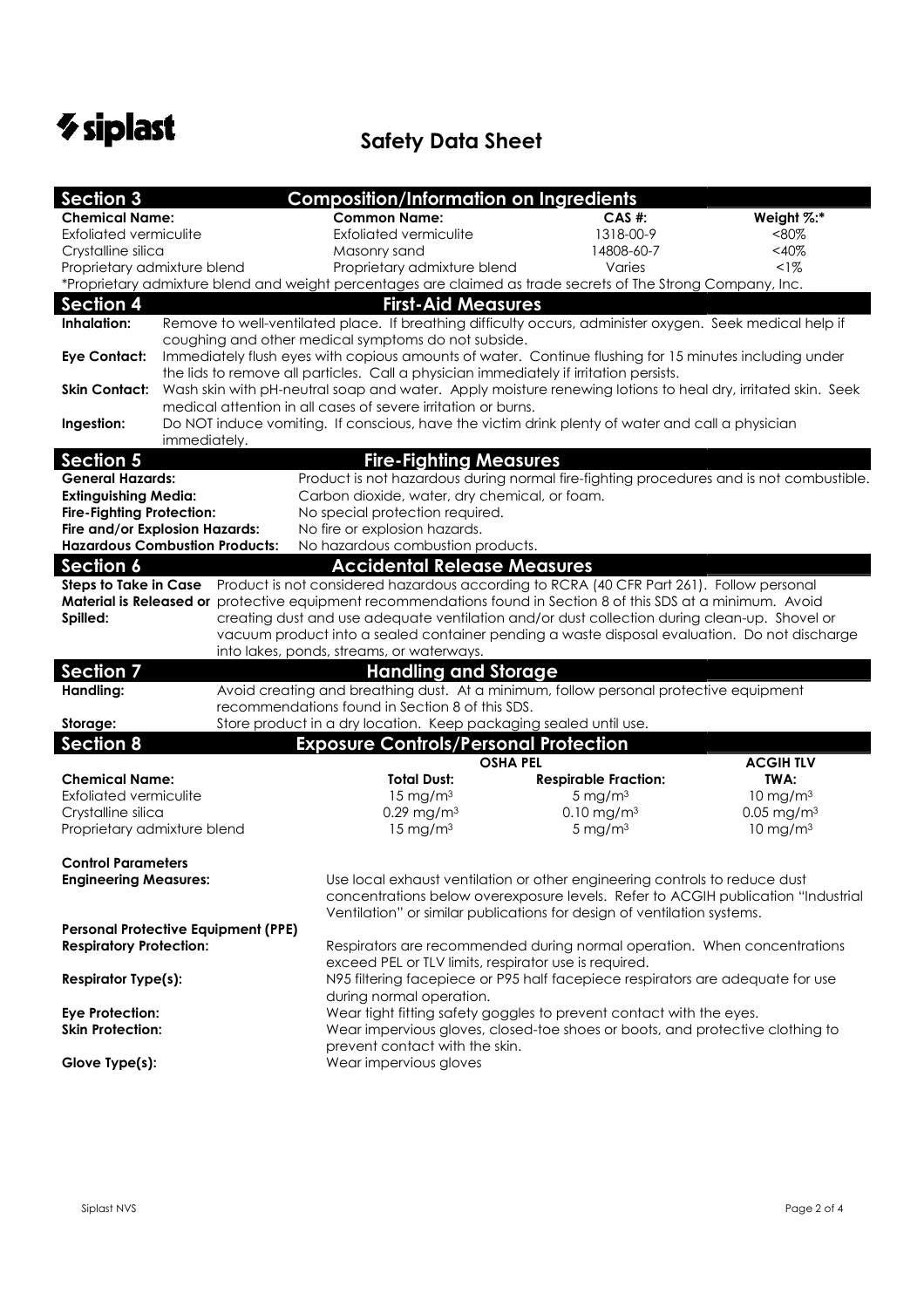# *V* **siplast** Safety Data Sheet

| <b>Section 9</b>                         |                                                                                                                                                                                                                                               | <b>Physical and Chemical Properties</b>                                                        |                                                             |                     |                                                                                                    |  |  |  |  |
|------------------------------------------|-----------------------------------------------------------------------------------------------------------------------------------------------------------------------------------------------------------------------------------------------|------------------------------------------------------------------------------------------------|-------------------------------------------------------------|---------------------|----------------------------------------------------------------------------------------------------|--|--|--|--|
| Formula:                                 |                                                                                                                                                                                                                                               | See Section 3                                                                                  | <b>Specific Gravity:</b>                                    |                     | Varies (mixture)                                                                                   |  |  |  |  |
| Appearance:                              |                                                                                                                                                                                                                                               | Tan particles or dust                                                                          | <b>Vapor Pressure:</b>                                      |                     | N/A (solid)                                                                                        |  |  |  |  |
| Odor:                                    |                                                                                                                                                                                                                                               | Odorless                                                                                       | <b>Evaporation Rate (BuAc = 1):</b>                         |                     | N/A (solid)                                                                                        |  |  |  |  |
| Lower Flammability Limit:                |                                                                                                                                                                                                                                               | Not combustible                                                                                | Vapor Density (Air = $1$ ):                                 |                     | N/A (solid)                                                                                        |  |  |  |  |
| pH:                                      |                                                                                                                                                                                                                                               | 8 - 10 (10% slurry in water)                                                                   | <b>Solubility in Water:</b>                                 |                     | <1%                                                                                                |  |  |  |  |
| <b>Melting Point:</b>                    | N/A                                                                                                                                                                                                                                           |                                                                                                | Viscosity:                                                  |                     | N/A (solid)                                                                                        |  |  |  |  |
| <b>Boiling Point:</b>                    | N/A                                                                                                                                                                                                                                           |                                                                                                | <b>Volatile Organic Compounds:</b>                          | N/A                 |                                                                                                    |  |  |  |  |
| <b>Section 10</b>                        |                                                                                                                                                                                                                                               |                                                                                                | <b>Stability and Reactivity</b>                             |                     |                                                                                                    |  |  |  |  |
| <b>Reactivity:</b>                       |                                                                                                                                                                                                                                               |                                                                                                | Not reactive under normal conditions.                       |                     |                                                                                                    |  |  |  |  |
| Stability:                               |                                                                                                                                                                                                                                               |                                                                                                | Stable under normal conditions.                             |                     |                                                                                                    |  |  |  |  |
| <b>Conditions to Avoid:</b>              |                                                                                                                                                                                                                                               |                                                                                                | Unintentional contact with strong acids or reducing agents. |                     |                                                                                                    |  |  |  |  |
| <b>Incompatible Materials:</b>           |                                                                                                                                                                                                                                               |                                                                                                |                                                             |                     | Product is incompatible with hydrofluoric acid, strong acids, and reducing agents.                 |  |  |  |  |
| <b>Hazardous Decomposition Products:</b> |                                                                                                                                                                                                                                               | None known.                                                                                    |                                                             |                     |                                                                                                    |  |  |  |  |
| <b>Hazardous Polymerization:</b>         |                                                                                                                                                                                                                                               | Will not occur.                                                                                |                                                             |                     |                                                                                                    |  |  |  |  |
| <b>Section 11</b>                        |                                                                                                                                                                                                                                               |                                                                                                | <b>Toxicological Information</b>                            |                     |                                                                                                    |  |  |  |  |
| Route(s) of Entry:                       |                                                                                                                                                                                                                                               | Inhalation, eye contact, skin contact, ingestion                                               |                                                             |                     |                                                                                                    |  |  |  |  |
| <b>Target Organs:</b>                    | Acute:                                                                                                                                                                                                                                        | Eyes, Respiratory System, Skin, Stomach                                                        |                                                             |                     |                                                                                                    |  |  |  |  |
|                                          | Chronic:                                                                                                                                                                                                                                      | Respiratory System, Immune System, Kidneys                                                     |                                                             |                     |                                                                                                    |  |  |  |  |
| <b>Acute Symptoms:</b>                   |                                                                                                                                                                                                                                               | Inhalation of the product can irritate the nose and respiratory tract causing inflammation,    |                                                             |                     |                                                                                                    |  |  |  |  |
|                                          | sneezing, runny nose, and/or coughing. Contact with moist tissue areas such as the eyes and nose                                                                                                                                              |                                                                                                |                                                             |                     |                                                                                                    |  |  |  |  |
|                                          |                                                                                                                                                                                                                                               | can cause mild irritation. Skin contact can cause dryness and aggravate existing dermatitis in |                                                             |                     |                                                                                                    |  |  |  |  |
|                                          |                                                                                                                                                                                                                                               |                                                                                                |                                                             |                     | sensitive individuals. Ingestion of small amounts is not known to be harmful but may cause nausea. |  |  |  |  |
| <b>Delayed Symptoms:</b>                 | None known.                                                                                                                                                                                                                                   |                                                                                                |                                                             |                     |                                                                                                    |  |  |  |  |
|                                          | <b>Chronic Symptoms:</b><br>Crystalline silica is listed by the IARC as a known carcinogen and causes the chronic lung disease<br>known as silicosis. Silicosis is known to increase the risk of contracting tuberculosis. Crystalline silica |                                                                                                |                                                             |                     |                                                                                                    |  |  |  |  |
|                                          |                                                                                                                                                                                                                                               | has also been shown to lead to autoimmune disorders and renal disorders.                       |                                                             |                     |                                                                                                    |  |  |  |  |
|                                          |                                                                                                                                                                                                                                               |                                                                                                |                                                             |                     |                                                                                                    |  |  |  |  |
| <b>Acute Toxicity</b>                    |                                                                                                                                                                                                                                               |                                                                                                |                                                             |                     |                                                                                                    |  |  |  |  |
| <b>Chemical Name:</b>                    |                                                                                                                                                                                                                                               | CAS #:                                                                                         | Oral LD50:                                                  | <b>Dermal LD50:</b> | <b>Inhalation LC50:</b>                                                                            |  |  |  |  |
| <b>Exfoliated vermiculite</b>            |                                                                                                                                                                                                                                               | 1318-00-9                                                                                      | Not determined                                              | Not determined      | Not determined                                                                                     |  |  |  |  |
| Crystalline silica                       |                                                                                                                                                                                                                                               | 14808-60-7                                                                                     | 500 mg/kg (rat)                                             | Not determined      | Not determined                                                                                     |  |  |  |  |
| Proprietary admixture blend              |                                                                                                                                                                                                                                               | Varies                                                                                         | Not determined                                              | Not determined      | Not determined                                                                                     |  |  |  |  |
|                                          |                                                                                                                                                                                                                                               |                                                                                                |                                                             |                     |                                                                                                    |  |  |  |  |
| Carcinogenicity                          |                                                                                                                                                                                                                                               |                                                                                                |                                                             |                     |                                                                                                    |  |  |  |  |
| <b>Chemical Name:</b>                    |                                                                                                                                                                                                                                               | CAS #:                                                                                         | IARC:                                                       | NTP:                | OSHA:                                                                                              |  |  |  |  |
| <b>Exfoliated vermiculite</b>            |                                                                                                                                                                                                                                               | 1318-00-9                                                                                      | Not listed                                                  | Not listed          | Not listed                                                                                         |  |  |  |  |
| Crystalline silica                       |                                                                                                                                                                                                                                               | 14808-60-7                                                                                     | Listed, Group 1                                             | Listed, Known       | Not listed                                                                                         |  |  |  |  |
| Proprietary admixture blend              |                                                                                                                                                                                                                                               | Varies                                                                                         | Not listed                                                  | Not listed          | Not listed                                                                                         |  |  |  |  |